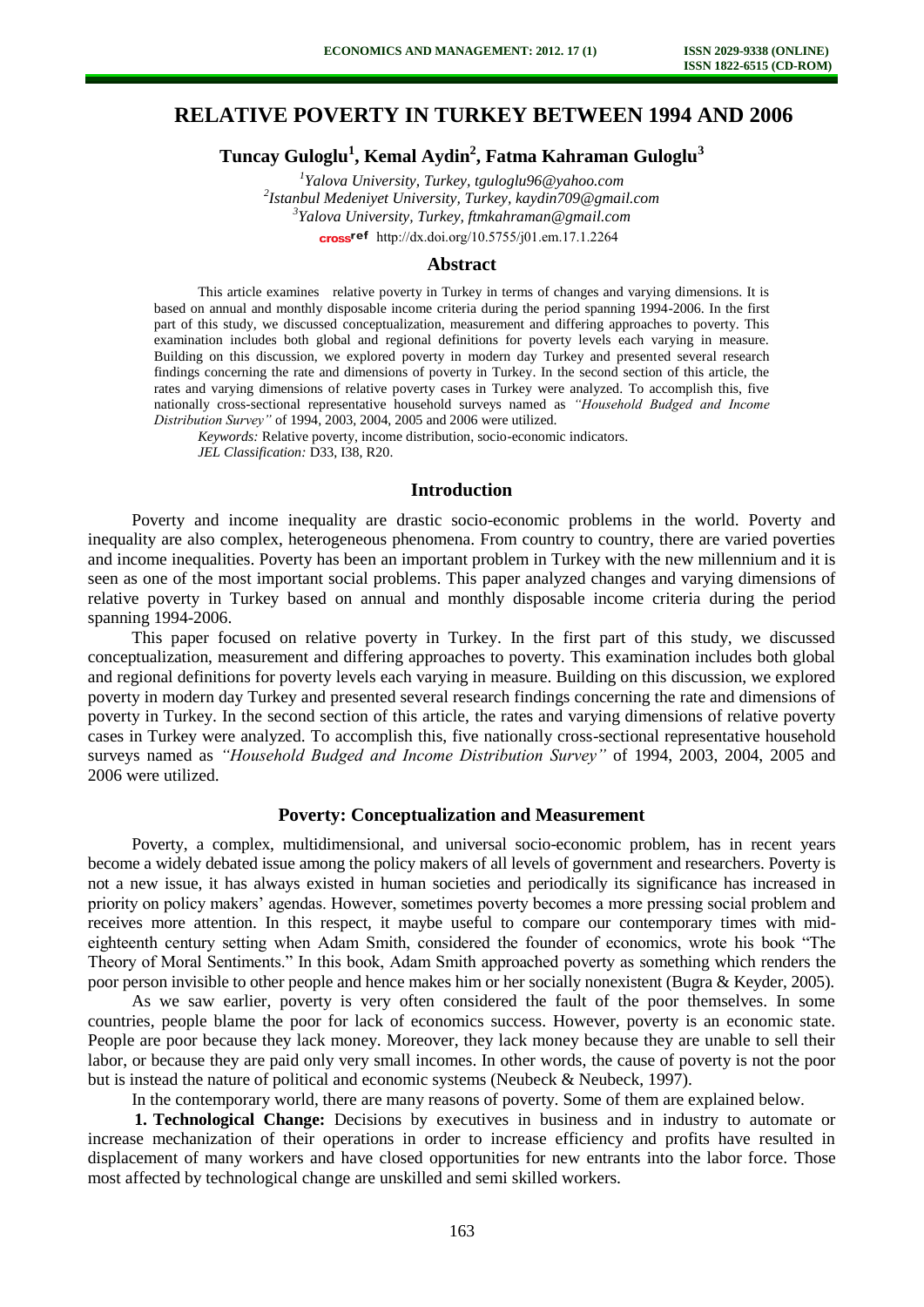**2. The Policy of Employers**: Employers contribute to the creation and perpetuation of poverty in other ways as well. For example, many of our largest corporations have become international operations with plants around the world. On the other hand, low wage policy of employers is on e of the important reasons for working poor.

**3. Elderly Population:** As we have seen, age is closely linked to poverty. Many adults reach retirement age only to find that their savings and other economic resources are inadequate. For most of this century, the elderly were much more likely than other people to be poor. Income is a crucial determinant of how the aged live. The level, the adequacy and the maintenance of income affects other aspects of the lives of the elderly. Elderly people depend on different income sources such as real estate, private and public pension and interest from their saving. For this reason, the economic structure, payments, taxes and the inflation rate influence the income of elderly people and sometimes push them into poverty. Saving is the most important factor for poverty in old age. In general, during their work life, people have to save money for their old age, but some people do not have enough of a chance to save because of low wages, children and the high cost of living ( Neubeck & Neubeck, 1997; Guloglu & Yumusak, 2008).

**4. Sex and Marital Status:** Sex and marital status are also linked to the probability that one will be poor and will find it difficult to extricate oneself from poverty. We are seeing the slow feminization of poverty as more women with young children are affected.

**5. Government Policies:** Government policies can obviously affect the degree to which poverty and unemployment persist and lead to suffering. Welfare measures, job-training programs, unemployment insurance, aid to families with dependent children, and like alleviate the shock of unemployment, and job training programs give new hope( Glynn et al., 1996)

Poverty is first and foremost an economic state. Being poor means, essentially, lacking a means of subsistence capable of providing what –in this society and at this time – could be considered a secure and adequate standard of living. On the other hand, poverty is an absolute state: By any objective measure, the poor are materially deprived to the point where survival often becomes an issue. And, on the other hand, poverty is a relative state: The poor are materially deprived in comparison with the majority of the population (Neubeck& Neubeck, 1997 )

Poverty can be understood in both absolute and relative poverty terms. Absolute poverty is based on a fixed level of resources, or threshold. If a person's resources fall below the threshold, he or she is viewed as experiencing "absolute" poverty. Relative poverty is based on comparison. If an individual's situation is disadvantaged compared to someone else's, or compared to what it was in the past, he or she is viewed as experiencing relative poverty (Barusch, 2002).

Although it has been intensely debated, no commonly agreed-upon definition of poverty has emerged. Overall, the two most commonly accepted definitions for poverty, utilized by researchers are 'absolute poverty' and 'relative poverty'. While World Bank defines and measures in terms of absolute poverty, other researchers commonly define and measure poverty as a relative concept. Absolute poverty line is defined to be equal to \$1, \$2.15 and \$4.30 per day (Saunders, 1998). However, absolute poverty line on \$1 per day utilized by World Bank is criticized by researchers who argue that national poverty line is better criteria.

The most common definition of poverty used in the United States, the Federal Poverty Threshold, is an absolute measure, it is used by the Census Bureau to gauge the level of poverty in the nation, and serves as the basis for official allocation of several means-tested programs, including the Food Stamp Program (Barusch, 2002).

Mallie Orshansky developed the Federal Poverty Threshold of the US in the 1960s. The poverty threshold has been changed in two ways. In 1969, the measure was indexed to the Consumer Price Index (CPI). Then in 1981, in response to political pressure and technical arguments, the thresholds for farm families and female-headed households were raised to the standard level. The threshold for those older than 65 remains 8 to 10 percent below that of older households (Barusch, 2002).

Some people have argued that the federal poverty threshold overestimates the extent of poverty in the United States because it does not count in-kind benefits such as food stamps, housing assistance, and medical programs as income as income. According to this view, the in kind benefits such as food stamps, housing assistance and medical programs should be considered as income. Others argue that the federal poverty threshold underestimates financial hardship. Mollie Orshansky, the economist who developed the poverty threshold, suggested that it was at least 40 percent too low because the multiplier used to estimate total costs as three times the food costs was too small. Another problem with the federal poverty threshold is its failure to take into account regional differences in the cost of living (Barusch, 2002).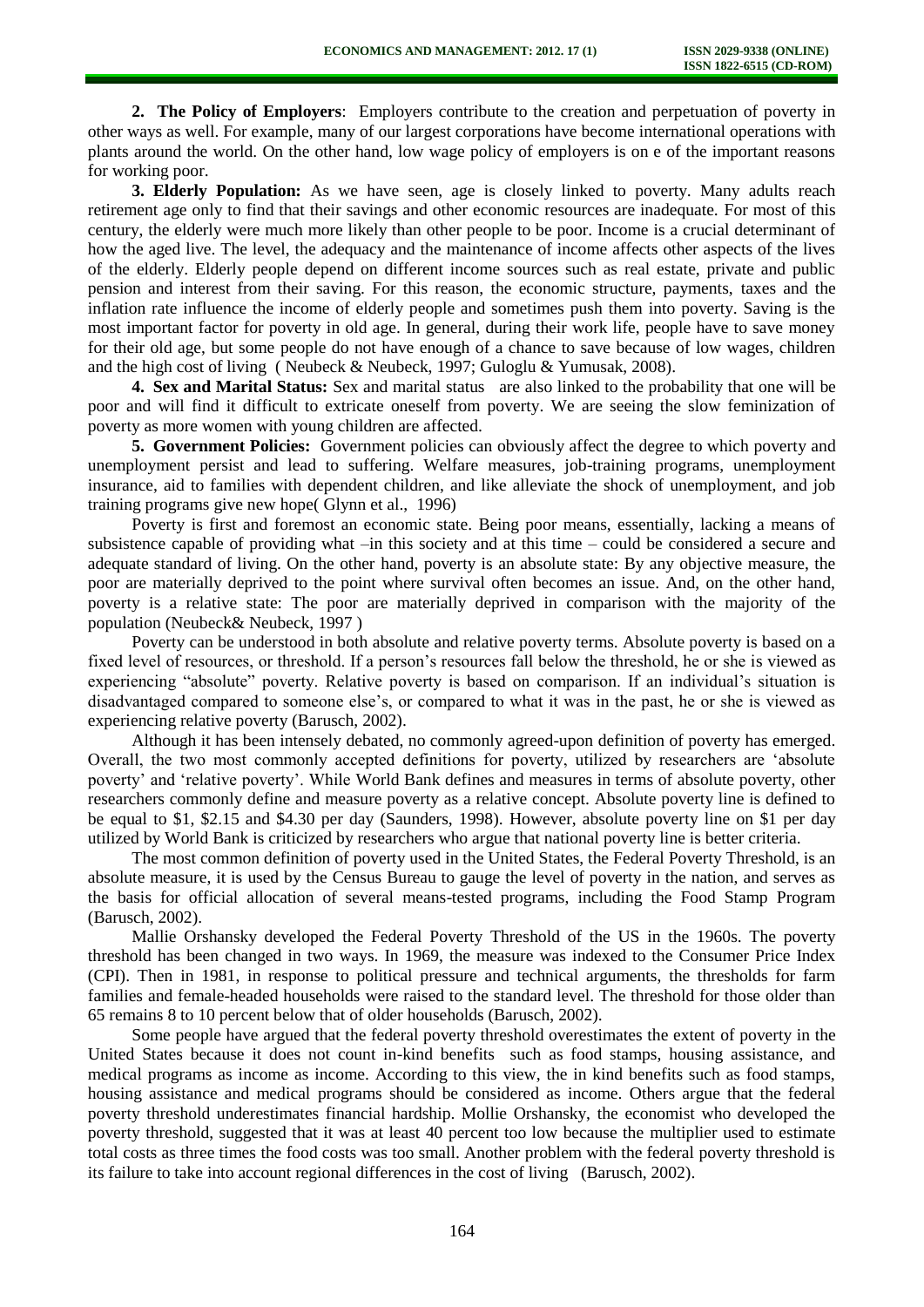Poverty is also commonly measured based on the lack of necessities such as food, clean water and shelter. This consideration begets a consideration of relative poverty. The term is generally considered to indicate a lack of equal opportunities in terms of income, access to education, and occupation. It is necessary to note that as the standard of living increases, the level of relative poverty increases as well. Thus, the concept of relative poverty is closely tied to the fluctuating economic conditions of the nation in which it is being measured.

On the other hand, Peter Townsend argued that the relative poverty income standard of poverty is arbitrary: it is unclear why the poverty line should be drawn at 50 per cent of average income- 70 per cent could have jus as much validity. Townsend was therefore keen to establish a more objective and less arbitrary measure of poverty and need, but one which was necessarily relative to wider standards in society. Townsend argued, therefore that poverty had to be related to more than simply material impoverishment. With this in mind, he focused upon the concept of relative deprivation. He suggested that any definition of poverty should include some measure of an individual's ability to participate in social activities which are generally customary in society ( Liddiard, 2007).

In 19990s more refined conceptualization and measurements has formulated by the United Nations Development Program (UNDP) which developed a concept called 'human development' based on the ideas of Sen (1992, 1999). The UNDP since 1990s has published annual reports ranking countries in regards to their level of human development. The Human Development Index (HDI) investigates certain factors that the UNDP relates to human development, including income, life expectancy at birth, literacy and school enrollment rates. A country that receives a low HDI rating implies that those who live in poverty experience deprivation in regards to capability since it implies a limited fulfilment of basic needs. According to the results of UNDP's findings, no direct link exists between national per capita income and indicators of human development (Bugra & Keyder; 2005). For instance, Turkey has not achieved the level of human development that would be expected given her ranking as 70th in regards to per capita income. Turkey's position on the human development continuum; however, show that Turkey is among the fastest progressing countries. In 1965, Turkey was among the lower-ranked in the human development category, scoring 0.438 out of maximum score of 1. In 1972, Turkey had moved to the medium category ranking  $85<sup>th</sup>$  out of 174 countries, however, in 2002, Turkey dropped into 96th place in 2003 due to the effect of financial crises and ranked 84th out of 177 countries in 2008. According to the latest relief, Turkey in 2011 ranked as 92 out of 187 countries (UNDP, 2011; UNDP, 2009).

## **Dimension of Poverty in Turkey**

Poverty has been an important problem in Turkey with the new millennium and is seen as one of the most important social problems. The economic crises in the early previous decade and two big earthquakes have been two factors in the issue being on Turkey's agenda. During this period, the related institutions, politicians and researchers have been more active in defining the borders of poverty and determining the poverty line (Guloglu & Aydin, 2011).

At the end of 1990s, the effects associated with poverty had gained such importance that it was an important issue policy makers in Turkey. After Turkey gained the candidate status to membership to the European Union, poverty and inequality problems have become more considerable. According to the Statistical Office of European Communities (Eurostat) in 2006 Turkey's gini coefficient of 0.44,8 stands well above those for old and new member states and candidate countries. Turkey faces, in other words, a very serious task for the eradication of poverty and inequality on its way to EU accession (Guloglu &Guder, 2007).

On the other hand, research carried out in Turkey has tied poverty to several reasons:

**1. Income Distribution Inequality**: Turkey's gini coefficient has decreased from 0.49 in 1994 to 0.44,8 in 2006 but the rate is still higher than the EU average. Although the problem is not as bad as it used to be, Turkey still has an income distribution problem. While the bottom 20 percent of the population gets 6 percent of the income, the top 20 percent of the population gets 46.2 percent of the income (TUİK, 2004).

**2. Low wages**: The average before tax monthly wage in 2006 has been 1,099 TL in Turkey but real wages have been declining with the economic crisis.

**3. Inter-Regional Discrepancies**: There have been historical income discrepancies in Turkey due to geography, the distribution of qualified labor, proximity to markets and trade paths, climate and capital accumulation. The Aegean region is the area with the lowest poverty rate and the East Anatolian Region with the highest (Es & Guloglu, 2004).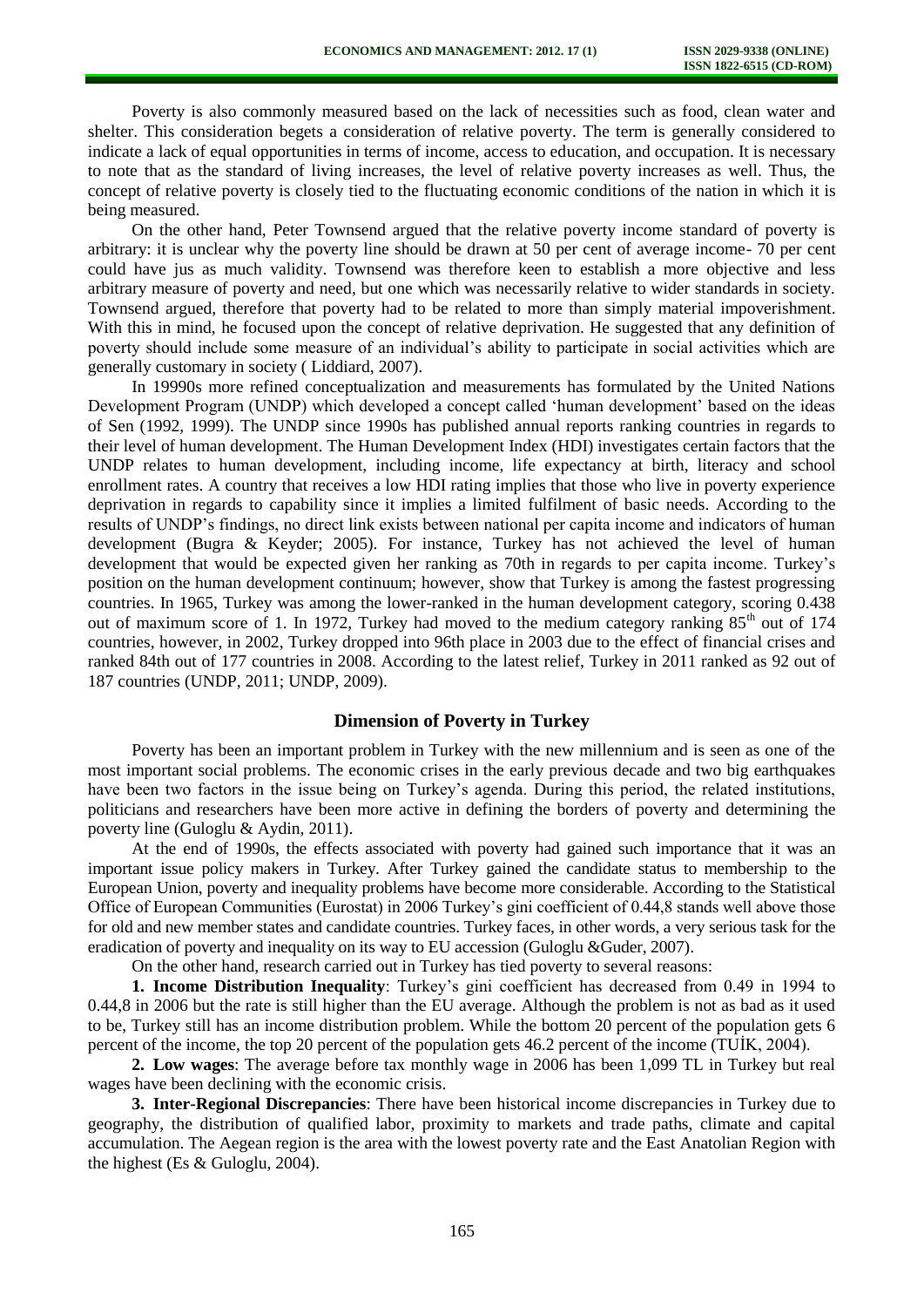**4. Informal Employment**: There is a close link in Turkey between informal employment and poverty. The non-skilled labor that migrated to the urban areas works in informal employment and this type of work is disorderly and the pay is inadequate (Es & Güloğlu, 2004).

**5. Migration to Urban Areas:** There is a rapid migration from rural to urban areas because of modern technologies being used in agriculture, lower productivity, the fragmentation of agricultural lands due to inheritance and other socio-economic reasons. The Marmara Region and cities in the Aegean, Mediterranean and Western Anatolian Regions attract migration due to employment opportunities in industry and services (TUIK, 2000).

Similarly, researchers also began to view the consequences of poverty as crucial to properly understanding socio-economic profiles. Specifically, in 2001, Turkey was strongly impacted by the most severe financial crisis in the country's history. In addition to the heaviest financial crisis, two earthquakes of intense magnitude shake the country. As in other developing nations, unstable and inconsistent economic development, the shrinkage of agricultural production, rapid migration, and weakening of long-standing traditional family ties have all contributed to the increasing prevalence of poverty in Turkey. (Dikmen, 2002; Bugra & Keyder 2003; Senses, 2002; Erdogan, 2003; Bugra & Sinmazdemir 2005; Oktik, 2008; Bugra, 2008). As a result, in 2002 the Turkish Statistical Institution (TSI) conducted the survey, with sample size of 9600 households, to set the poverty line and measure various dimensions of poverty in Turkey. According to the criteria set forth by TSI, monthly food poverty line for 2002 for an individual was defined to be 73 million TL (\$96) US dollars; and monthly food plus non-food poverty line for single person was defined to be 171 million TL (\$234). Individuals who earned less than 171 million were categorized as 'poor'. For a 4-person family, the food poverty line was set as 167 million TL (\$220) and 387 million TL (\$511) for food plus non-food. According to TSI's definition, 1.35% of the sample was found to be below the food poverty line. The rates were 0.92% in urban and 2.01% in rural households. Of the households surveyed 27% were found to be below both the food and the non-food poverty line. In urban areas, 21% of the samples were found to be below the poverty line, while the rate in rural areas was 34%. In addition, proportion of the population living below power purchasing parity (ppp) 1\$, 2,15\$ and 4,30\$ dollars criteria per day, in Turkey, 0.20% were fell below \$1 dollar, 3% below \$2.15 and 30% below \$ 4,30 US dollars per day. The overall relative poverty rate was 15%. In urban center, the rate was 11% and in rural areas, it was found to be 20% (DIE, 2004).

The second study of major importance was conducted by the World Bank with sample size composed of 4200 households. The World Bank (2003) reported that the percentage samples living below the absolute poverty line (\$1 US per person per day) was less than 2 percent in 2000. This was the case in 1994 as well. The urban food and non-food poverty rates were 17% and 56% respectively. Relative poverty rate according to Ozcan's findings in the same report, were 22%. Furthermore, according to the World Bank's comparison with the household income and expenditure survey (HCIS) of 1994, for the country as a whole (urban and rural) 7.3 percent of the population found to be below food poverty based on equivalent expenditures on the estimation of the food basket. The rate of the food poverty was 6 percent in urban area. However, according to the World Bank's comparison between 1994 and 2001, 17 percent of the urban population had per equivalent expenditures below the imputed value of a food basket. Furthermore, World Bank reporters suggested that the combined effects of the earthquake and financial crisis caused the level of urban poverty to increase in 2001. To summarize these reports mentioned above and others, all indicated that the rate of food poverty varied from a minimum of 1.3% to a maximum of 10%. The range of measurements food plus non-food poverty rates varied between 26% and 36%, depending on the sample size and years measured (Dumanlı, 1996; Erdogan, 1998; Dagdemir, 1987; Gursel, 2000; World Bank, 2000a, 2000b; Yemtsov, 2001; Yardimci at all, 2003).

## **Data and Methodology**

The analysis in this study is based on pooled data from five years of the *"Household Budget and Income Distribution Survey"* nationally representative cross-sectional surveys conducted by the TSI in 1994, 2003, 2004, 2005, 2006. The TSI carried out household survey every decade with a large sample size until 2003. After 2003, it was conducted every year with a smaller sample size. The sample sizes included in this study are the following: 26,126 households for 1994, 25,764 households for 2003; 8,544 households for 2004; 8556 households for 2005; and 8556 households for 2006. In other words, the total sample size used in this analysis was 77,546 households, in all seven geographical regions consisting of both urban and rural settlements in Turkey for a period of duration spanning 1994 to 2006. There were some differences in variables. For example, household size and employment status were not included in 1994 data for the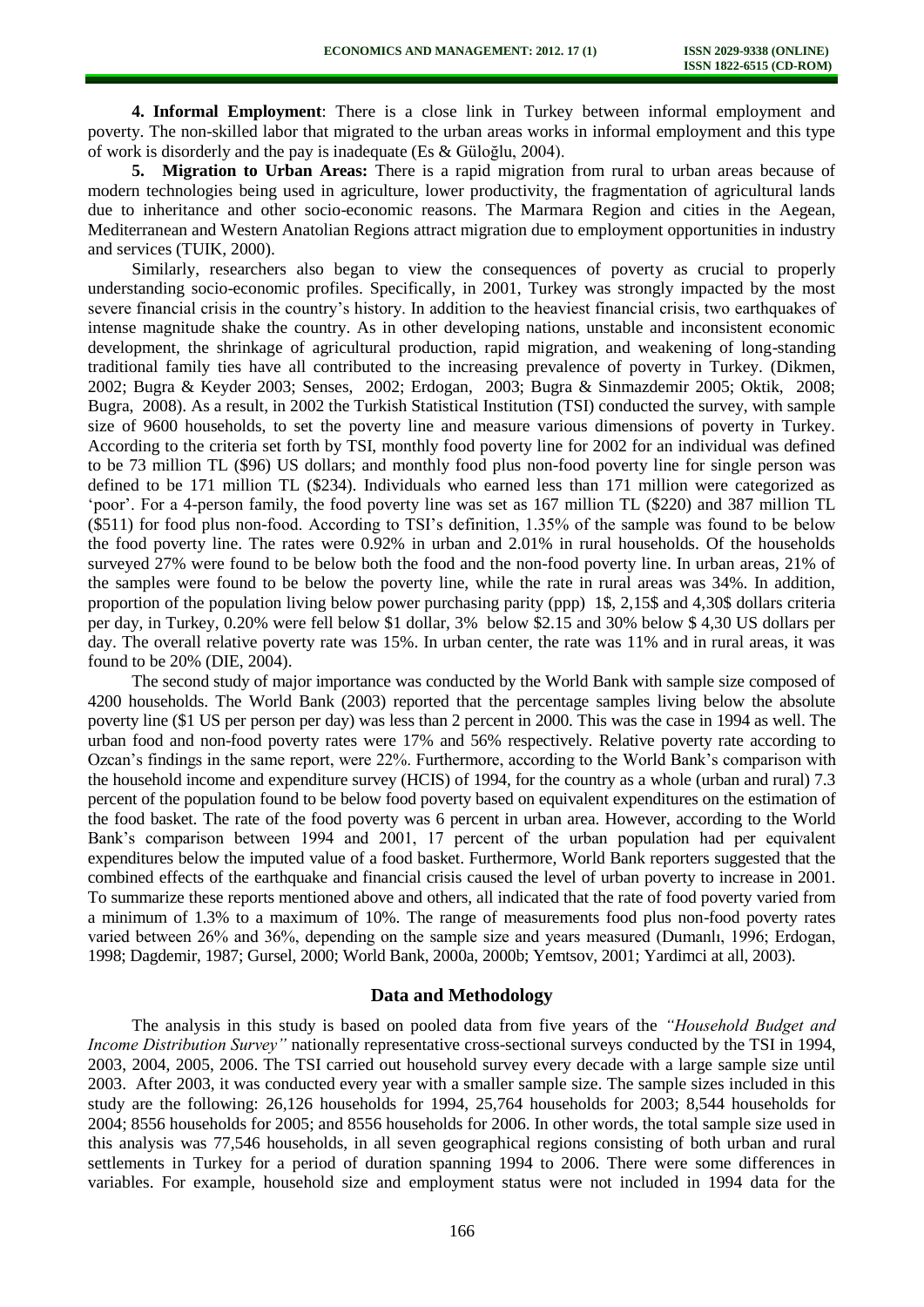analysis. In 2006 data, age of respondents did not included due to different age coding by TSI. The stratified multi-stage systematic cluster sampling method was used in all four surveys. In settlements where the population was at least 20,001 residents was defined as urban and those settlements with fewer than 20,000 citizens were defined as rural (DIE, 1994; Turkish Statistical Institute, 2003; 2004; 2005; 2006).

The unit of analysis in this paper with regards to income is the head of household's disposable annual and monthly income respectively. Head of the household is the one who is responsible for the income and expenditures of the household. The head of household's monthly and annual disposable income (income in cash and income of all types for the head of household was used for determining the income annually and monthly), was used in comparing the relative poverty rate between 1994, 2003, 2004, 2005 and 2006. Calculation and comparison of relative poverty in the years from 2003 to 2006 is based on household heads' monthly disposable income. 10% of the samples were female, 36% was rural and 64% of them urban. 12% of the samples were below elementary or no schooling, 50% of the samples were primary school. For occupational classification, TSI used International Standard Classification of Occupation

The poverty line used in this paper is based on the definition set by OECD. It also takes into consideration how the European Union defines relative poverty and economic distance, which is defined to be 50% of the median income level for heads of household for and annual and monthly disposable income and expenditures. In other words, those who fall below 50% of the median annual and monthly disposable income and expenditures per household are defined as relatively poor or poor according to OECD scale. Applying the absolute poverty definitions of \$1 and \$2.15 income per day in the case of Turkey did not produce statistically significant results and therefore they were excluded in this analysis (World Bank, 2003). Secondly, the incidence of relative poverty is a particularly important issue in Turkey due to a significantly unequal income distribution, informal sectors, undeclared work and the shadow economy (Yereli at all., 2006).

The first part of the analysis compares and decomposes trends in the relative poverty rate between 1994 and 2006 in terms of household heads' annual income among the rural vs. urban, gender, age, educational attainment, occupation and regional occupation. Within the second part of the analysis, the same socio-economic and demographic variables were compared among the household heads in terms of their monthly disposable income between 2003 and 2006 data sets. Finally, to summarize the results, multivariate logistic regressions were run to measure the relative impact of the socio-economic and demographic variables to predict which variables would be significant indicators of relative poverty.

#### **Results**

The analysis decomposes income and relative poverty in terms of the following: Rural-urban occupancy, gender, age, household size, educational degree, occupational and employment status. Tables 1 through 7 decompose relative poverty in terms of socio-economic and demographic characteristics in response to annual income and table 8 to 14 decompose the same variables in response to monthly income.

Both portions utilize the mark of below 50% of the median income level for the heads of the households as the defining line for determining the level of income which for all who fall below are considered to fall into the category for relative poverty.

| <b>Years</b> | <b>Rural</b> | <b>Urban</b> | <b>Total</b> |
|--------------|--------------|--------------|--------------|
| 1994         | 24%          | 15%          | 18%          |
| 2003         | 19%          | 12%          | 14%          |
| 2004         | 24%          | 11%          | 15%          |
| 2005         | 22%          | 12%          | 15%          |
| 2006         | 23%          | 10%          | 14%          |

**Table 1.** Annual income and rural-urban relative poverty rate

First of all, 1994 and 2003 data were almost same in terms of sample size and structure of the surveys. Between 2004 and 2006, each sample size was varied about eight thousands but sample size of 1994 and 2003 was 25,000 each and therefore 1994, 2003, and 2004 to 2006 should be interpreted separately. The cross tabs indicate that relative poverty decreased from 24% to 19% in rural and 15% to 12% in urban location between 1994 and 2003. There was 4% decline over nine-year period. Overall, between 2004 and 2006 the rates for relative poverty for both urban and rural occupancy remained almost constant; thus there was no significant change in relative poverty rates for either rural or urban locations between the beginning and the end of the period surveyed.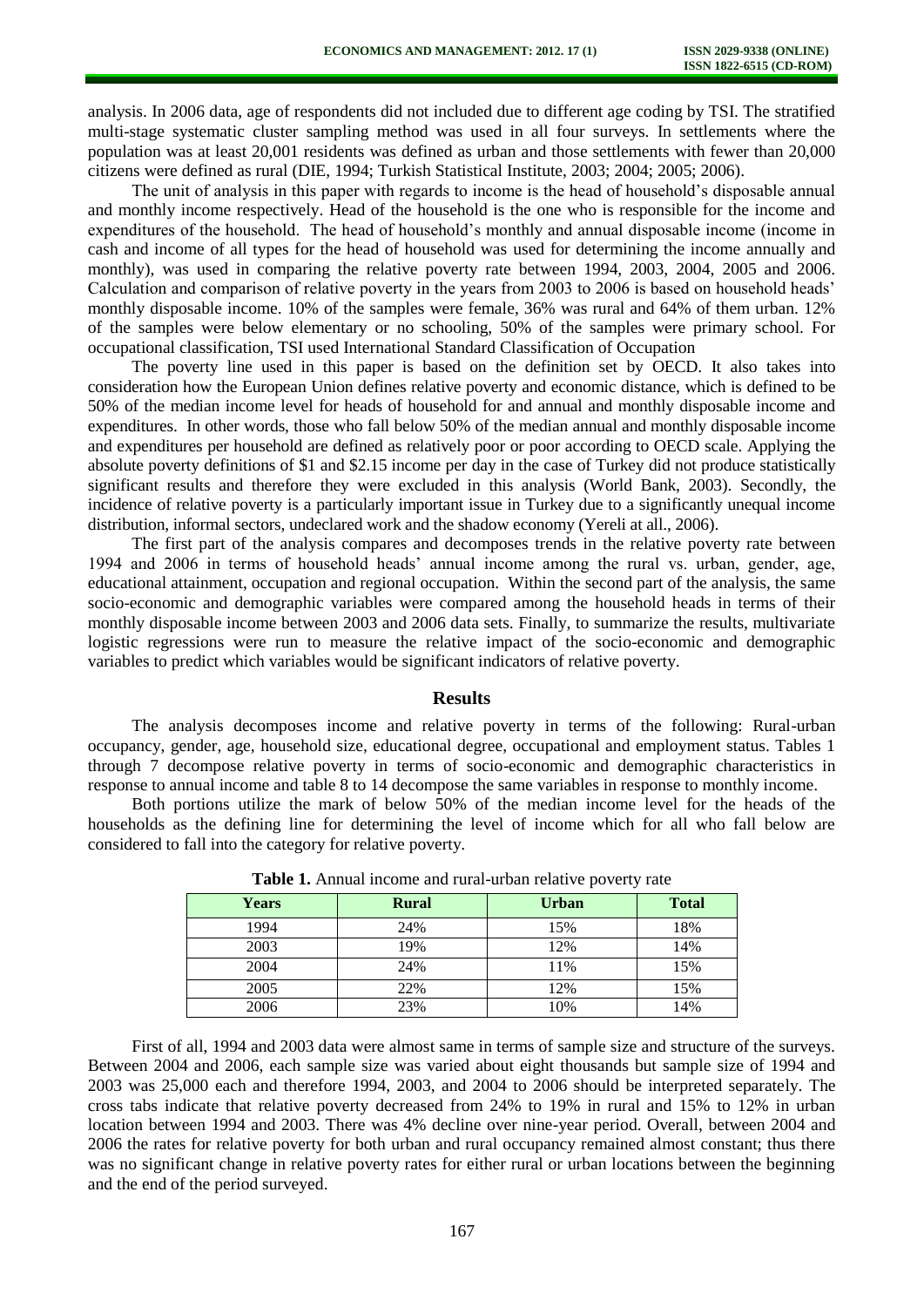| <b>Years</b> | <b>Male</b> | <b>Female</b> | <b>Total</b> |
|--------------|-------------|---------------|--------------|
| 1994         | 16%         | 33%           | 18%          |
| 2003         | 12%         | 34%           | 14%          |
| 2004         | 13%         | 33%           | 15%          |
| 2005         | 13%         | 34%           | 15%          |
| 2006         | 12%         | 36%           | 14%          |

**Table 2.** Annual income, gender and relative poverty

Table 2 displays the comparison of relative poverty rates for households headed by female and male. In 1994, percentage of relative poverty among male households was 16% on average while it was 33% among female household heads. The poor ratios in 2003 between them were 12% to 34% respectively. Between 2004 and 2006, the percentage of male households who were considered relatively poor was consistently centered at 12%. On the other hand, approximately 33% of female-headed households were considered relatively poor. These two figures denote a stark contrast of 20% in variance between the two classes of households.

| Table 3. Annual income, age and relative poverty rates |  |  |
|--------------------------------------------------------|--|--|
|--------------------------------------------------------|--|--|

| Age  | 29&below | $30 - 39$ | 40-49 | 50-59 | 60&over | <b>Total</b> |
|------|----------|-----------|-------|-------|---------|--------------|
| 1994 | 24%      | 14%       | 10%   | 14%   | 29%     | 17%          |
| 2003 | 17%      | 13%       | 12%   | 2%    | 21%     | 14%          |
| 2004 | 7%       | 12%       | 13%   | 14%   | 22%     | 15%          |
| 2005 | 13%      | 3%        | 12%   | .4%   | 22%     | 14%          |

The results in Table 3 indicate that the incidence of relative poverty was relatively higher among household heads below the age of 30 and above the age of 60s.

| <b>Years</b> | $1$ to $3$ | 4 to 6 | 7 to 9 | $10+$ | <b>Total</b> |
|--------------|------------|--------|--------|-------|--------------|
| 2003         | 14%        | 13%    | 22%    | 26%   | 14%          |
| 2004         | 14%        | 13%    | 25%    | 32%   | 15%          |
| 2005         | 13%        | 13%    | 29%    | 36%   | 15%          |
| 2006         | 13%        | 13%    | 27%    | 26%   | 14%          |

**Table 4.** Annual income, household size and relative poverty

Household size in 1994 did not included in the analysis due to unavailable data. The greater the household size the more likely the household will be considered relatively poor. There is almost a doubling in percent age for households that have at least 10 members against the probability for a family of between 7 and 9 members. There is also a doubling of probability from the (1-3) and (4-6) age categories to the (7-9) age categories of the probability of being considered relatively poor. The likelihood is lowest among households with 4 to 6 members; but this is only marginally lower than those households that have between 1 and 3 members. The mean for relative poverty against household size remained constant over the period measured.

**Table 5.** Annual income, educational degree and relative poverty rates

| <b>Education</b> | 1994 | 2003 | 2004 | 2005 | 2006 |
|------------------|------|------|------|------|------|
| below primary    | 38%  | 39%  | 43%  | 45%  | 41%  |
| elementary       | 17%  | 16%  | 16%  | 14%  | 15%  |
| secondary        | 8%   | 7%   | 7%   | 9%   | 8%   |
| high school      | 4%   | 5%   | 4%   | 4%   | 4%   |
| university       | 2%   | 1%   | 1%   | 1%   | 1%   |
| graduate         | 0%   | 0%   | 0%   | 0%   | 0%   |
| total            | 18%  | 14%  | 15%  | 15%  | 14%  |

As it can be seen in Table 5, the poverty ratio is very strongly tied to educational level. Those who were below primary school were 40 times more likely to be in relative poverty category than those who were collegiate graduate. Approximately 95% of the instances of relative poverty were among households whose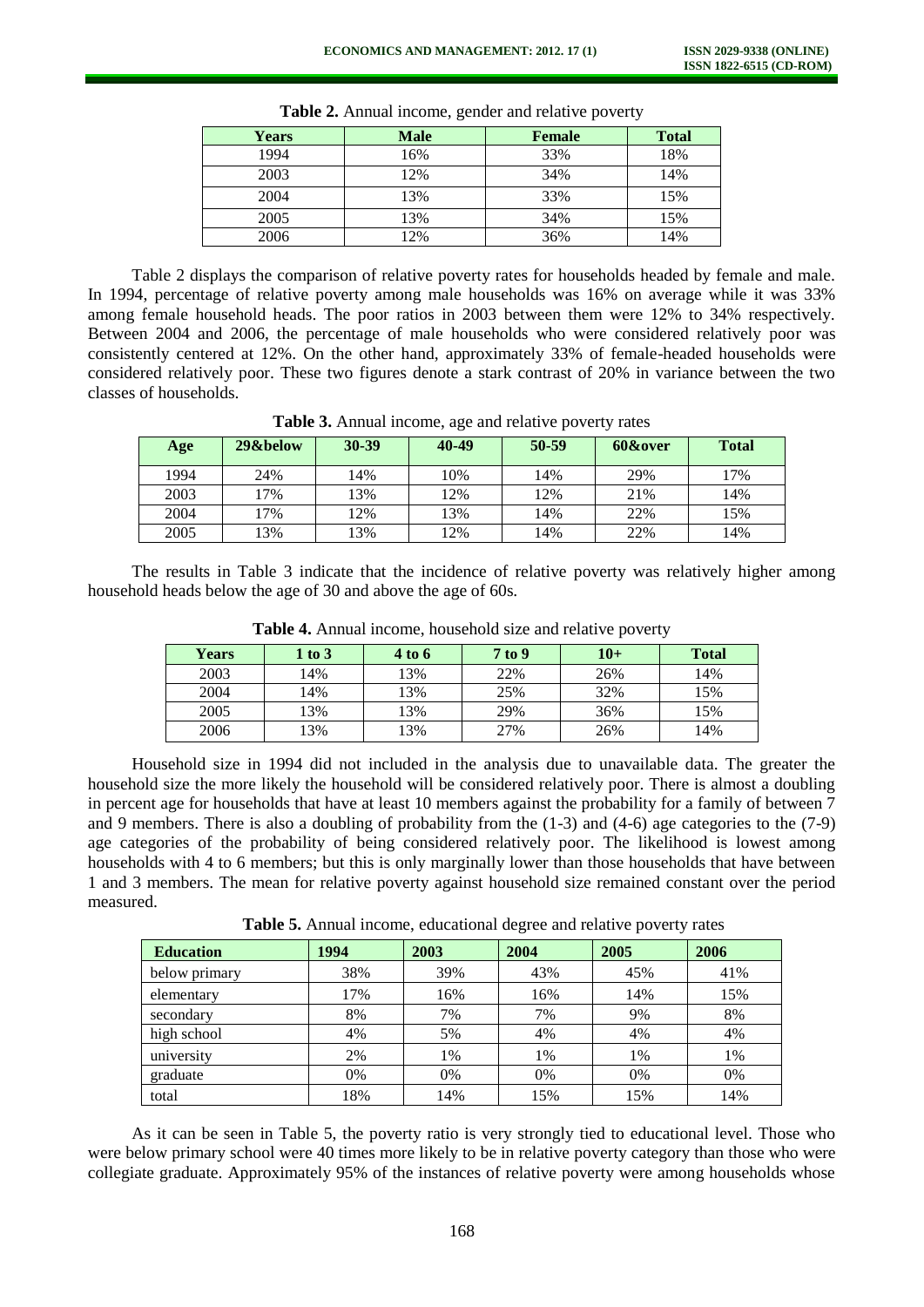heads had only secondary level of education or lower for all five periods. Therefore, the educational status of the respondents of these surveys is by the far the most dependent variable in determining poverty profile.

| <b>Occupational Status</b>         | 1994 | 2003  | 2004  | 2005  | 2006  |
|------------------------------------|------|-------|-------|-------|-------|
| Administrators                     | 2%   | 2%    | 3%    | 2%    | 2%    |
| professionals                      | 4%   | 0,50% | 0.9%  | 1,40% | 0,10% |
| Technicians                        | 5%   | 0.20% | 0,20% | 0,1   | 0.10% |
| office clerks and costumer service | 4%   | 2%    | 1%    | 0%    | 1%    |
| service, shop and market sales     | 15%  | 13%   | 10%   | 9%    | 8%    |
| Agriculture                        | 34%  | 21%   | 22%   | 19%   | 23%   |
| craft and related trade workers    | 16%  | 11%   | 13%   | 11%   | 13%   |
| machine operators                  | 16%  | 7%    | 5%    | 4%    | 4%    |
| unskilled elementary occupations   | 17%  | 28%   | 29%   | 25%   | 25%   |
| Total                              | 17%  | 11%   | 12%   | 11%   | 11%   |

**Table 6.** Annual income, occupational status and relative poverty rates

In Table 6, the highest percentage of poverty were among people working in agriculture (34%) in 1994, but it switched to unskilled or elementary occupations in 2003, showing a 28% poverty rate among unskilled occupants. Relative poverty was relevant among elementary or unskilled, agriculture, craft and services occupants respectively.

| <b>Years</b> | Regular employee | <b>Casual employee</b> | <b>Employer</b> | Self employed | <b>Total</b> |
|--------------|------------------|------------------------|-----------------|---------------|--------------|
| 1994         | 9%               | 33%                    | 0%              | 19%           | 17%          |
| 2003         | 3%               | 29%                    | 1%              | 16%           | 10%          |
| 2004         | 2%               | 32%                    | 2%              | 7%            | 10%          |
| 2005         | 3%               | 27%                    | 0.7%            | 7%            | 10%          |
| 2006         | 2%               | 25%                    | 3%              | 7%            | 9%           |

**Table 7.** Annual income, employment status and relative poverty rates

In terms of employment status Table 7 displays that overall poverty rate dropped 17% to 10% from 1994 to 2006. Relative poverty rate varied in 2000s 25% to 29% among casual workers, and 16% to 19% among self-employed category.

In summary, the percentage of relative poverty was double among female and rural places as compared to male and urban centers. It was lowest and stable between the age groups of 40 to 60. In all six years, 95% of the respondents that fell under the relative poverty line had an educational level of primary school and below. The other noticeable change between 1994 and 2003 was between agricultural and unskilled elementary occupants. In 1994 the relative poverty rate for agricultural workers were 34% decreased to 21% in 2003, in contrast to unskilled occupants, where the rate of poverty increased from 17% in 1994 to 27% in 2003. In following pages, relative poverty was decomposed in terms of household heads' monthly income through 2003 and 2006. We did not include 1994 survey due to incompatibility of 1994 monthly income category with 2003 through 2006. 1994 and 2003 data were very similar and three times bigger than 2004, 2005 and 2006 data. Therefore, in cross-tabs analysis 3% to 4% more poverty rate can be expected 2004, 2005 and 2006 data.

**Table 8.** Monthly income and rural-urban locations and relative poverty rates

| <b>Years</b> | <b>Rural</b> | <b>Urban</b> | <b>Total</b> |
|--------------|--------------|--------------|--------------|
| 2003         | 20%          | 10%          | 13%          |
| 2004         | 24%          | 10%          | 14%          |
| 2005         | 25%          | 11%          | 15%          |
| 2006         | 25%          | 10%          | 14%          |

The relative poverty rates for rural heads of household varied 5% over the period. The rate of relative poverty remained unchanged for urban residency over the period. The mean over the period as well remained approximately the same. The ratio of rural to urban relative poverty rates was approximately double for all years considered.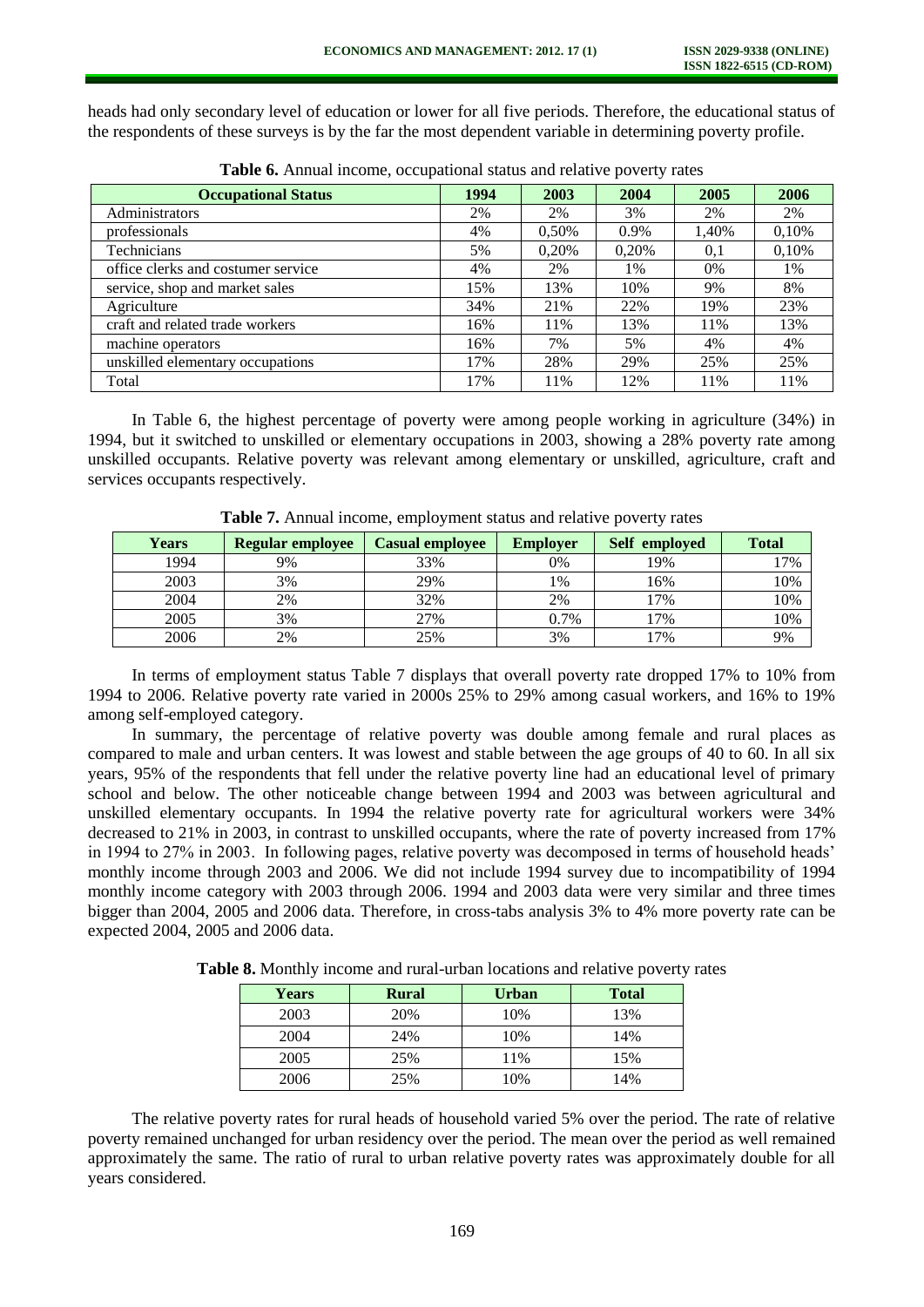| <b>Years</b> | <b>Male</b> | Female | <b>Total</b> |
|--------------|-------------|--------|--------------|
| 2003         | 12%         | 25%    | 13%          |
| 2004         | 13%         | 26%    | 14%          |
| 2005         | 14%         | 27%    | 15%          |
| 2006         | 13%         | 26%    | 14%          |

**Table 9.** Monthly income, gender and relative poverty

There is at least a 10% difference between matriarchal and patriarchal households with matriarchal respondents being almost twice as likely to be considered relatively poor. This may be related to temporary work or job volatility among female. With regards to monthly income the average rate was about 13% among male respondents and 25% among female respondents with regards to monthly income.

|      | 29&below | 30 to 39 | 40 to 49 | 50 to 59 | $60+$ | <b>Total</b> |
|------|----------|----------|----------|----------|-------|--------------|
| 2003 | 13%      | 11%      | 11%      | 2%       | 20%   | 13%          |
| 2004 | 14%      | 10%      | 12%      | 13%      | 23%   | 14%          |
| 2005 | 1%       | $1\%$    | 13%      | 15%      | 23%   | 15%          |

**Table 10.** Monthly income, age and relative poverty

Due to the nature in which the data was collected the results are unavailable for 2006. The results indicate that the incidence of relative poverty was relatively high among household heads were above the age of 60. The mean for the period remained unchanged, with no significant increase or decrease for other age categories.

| <b>Years</b> | $1$ to $3$ | 4 to 6 | 7 to 9 | $10+$ | <b>Total</b> |
|--------------|------------|--------|--------|-------|--------------|
| 2003         | 3%         | 12%    | 21%    | 24%   | 13%          |
| 2004         | 3%         | 12%    | 24%    | 33%   | 14%          |
| 2005         | 3%         | 13%    | 27%    | 32%   | 15%          |
| 2006         | 2%         | ! 1%   | 23%    | 25%   | 13%          |

**Table 11.** Monthly income, household size and relative poverty

Poverty rate was almost same among 1-3 and 4-6 person households averaging 13%. The likelihood of a household being considered relatively poor in the 7-9 group was almost twice the likelihood of the smaller familial categorizations. The probability as well increased in moving from the 7-9 brackets to the 10 and over category. Therefore, the more household size gets bigger the more poverty rates. There were only marginal differences between annual and monthly income in poverty incidences. About 1 to 2% differences between monthly and yearly income with this finding being only marginally significant if at all. This may lead to the assumption that monthly income is more strongly volatile than annual income.

| <b>Education</b> | 2003 | 2004 | 2005 | 2006 |
|------------------|------|------|------|------|
| below primary    | 37%  | 40%  | 43%  | 47%  |
| Elementary       | 14%  | 15%  | 14%  | 13%  |
| Secondary        | 6%   | 6%   | 8%   | 7%   |
| high school      | 4%   | 3%   | 4%   | 4%   |
| University       | 1%   | 1%   | 0.2% | 1%   |
| Graduate         | 0%   | 0%   | 0%   | 0%   |
| Total            | 13%  | 14%  | 15%  | 13%  |

**Table 12.** Monthly income, educational degree and relative poverty rates

Again, we can see some minor differences between annual and monthly income related to education. Comparing annual and monthly income in terms of educational degree, we see two percent less poverty cases among them. Overwhelming, the majority of incidences of poverty belonged to the lowest two educational levels of completion, primary and secondary school, in compilation with literate and illiterate respondents constituting over 95% of the probability to be considered relatively poor. In this relationship, there is approximately a halving in the percentage of relative poverty when increasing educational level stepwise.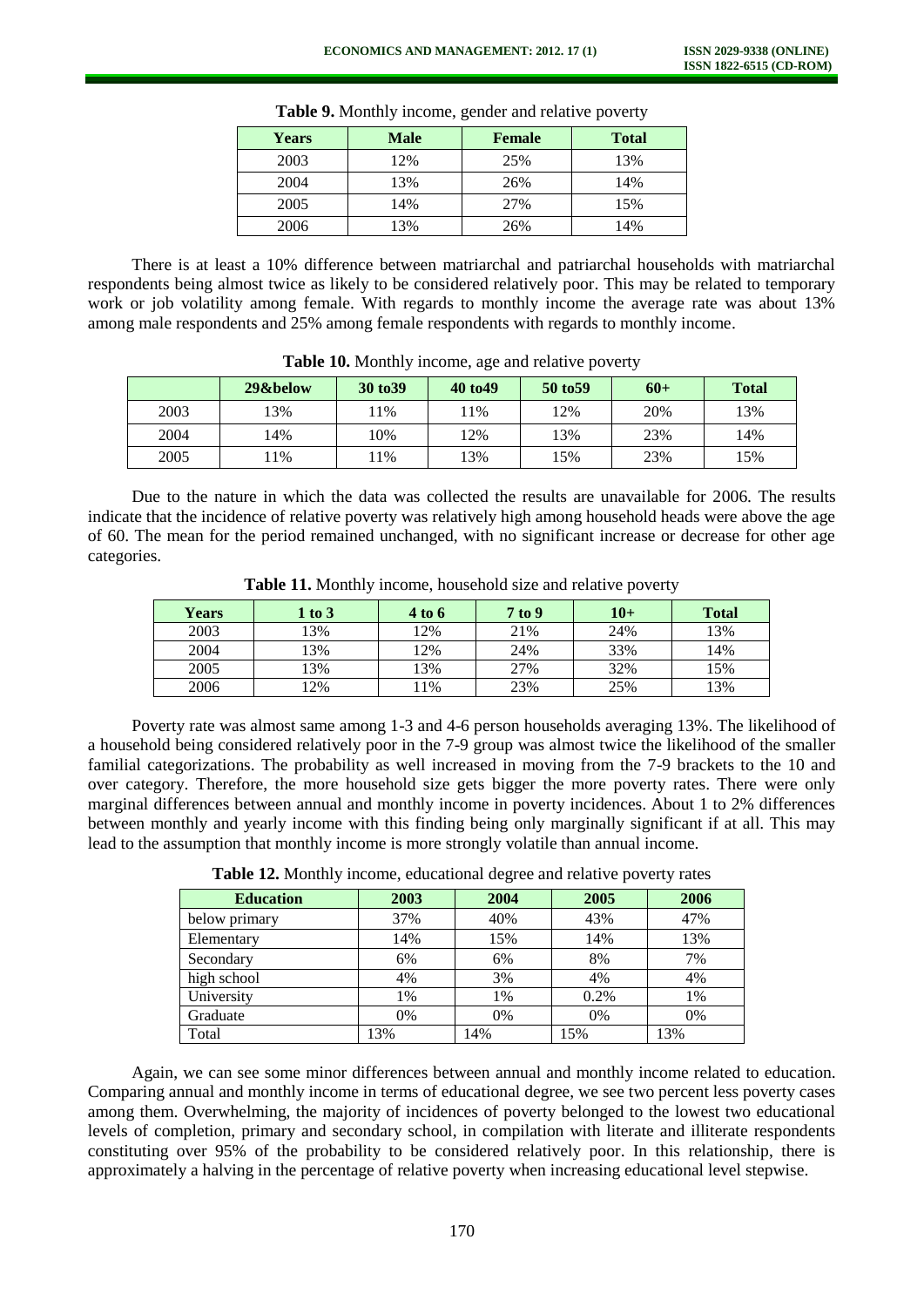| <b>Occupations</b>              | 2003  | 2004  | 2005 | 2006 |
|---------------------------------|-------|-------|------|------|
| Administrators                  | 2%    | 1%    | 3%   | 2%   |
| professionals                   | 0.5%  | 0.3%  | 1%   | 1%   |
| Technicians                     | 1%    | $0\%$ | 3%   | 0.7% |
| office clerks and costumer      | $1\%$ | 0.4%  | 0.4% | 0.4% |
| service, shop and market sales  | 6%    | 6%    | 6%   | 6%   |
| Agriculture                     | 20%   | 25%   | 23%  | 24%  |
| craft and related trade workers | 8%    | 9%    | 8%   | 8%   |
| machine operators               | 3%    | 3%    | 3%   | 3%   |
| unskilled occupations           | 21%   | 21%   | 17%  | 16%  |
| Total                           | 10%   | 10%   | 10%  | 9%   |

**Table 13.** Monthly income, occupational status and relative poverty rates

When annual and monthly incomes are compared for the agricultural category, there were 3% to 4% more poverty cases in terms of monthly income. This is expected to be strongly tied to the fact that the work is seasonal in nature.

|      | regular<br>employee | <b>Casual Employee</b> | employer | self employed | total |
|------|---------------------|------------------------|----------|---------------|-------|
| 2003 | 3%                  | 29%                    | 1%       | 16%           | 10%   |
| 2004 | 2%                  | 32%                    | 2%       | 17%           | 10%   |
| 2005 | 3%                  | 27%                    | 0.7%     | 17%           | 10%   |
| 2006 | 2%                  | 25%                    | 3%       | 17%           | 9%    |

**Table 14.** Monthly income, employment status and relative poverty rates

Regular employees were more than 3% more unlikely to be considered relatively poor between 2003 and 2006.The likelihood for respondent employers to be considered relatively poor doubled; however, the significance is at best marginal. The mean remained consistent for employed persons, which is 5% less than the mean from other tables indicating that unemployed respondents composed about 5% of the category of persons considered relatively poor.

To summarize all of the results discussed in cross-tabs tables, logistic regressions were run to measure the relative influence of each of the socio-economic variables. In table 15, 1994 and 2003 data were compared. As mentioned in previous sections data analyzed across all years were not uniform with regards to sample size and income measurements. It was more appropriate to run logit separately between 1994 to 2003 and 2003 to 2006. While employment status included in 2003 and 2006, it was not in 1994. Therefore; in table 15, 1994 and 2003 data separately compared.

| Table 15. Logit results and relative poverty according to 1994-2003 annual income |
|-----------------------------------------------------------------------------------|
|-----------------------------------------------------------------------------------|

|                       | B            | <b>S.E.</b> | Exp(B) |
|-----------------------|--------------|-------------|--------|
| year (2003)           | $-.390***$   | ,028        | ,677   |
| Illiterate            | 1,688****    | ,060        | 5,409  |
| Literate/no diploma   | $1,203***$   | ,065        | 3,331  |
| elementary school     | $0.656***$   | ,053        | 1,926  |
| high school           | $-0.696***$  | ,076        | ,499   |
| College               | $-2.600***$  | ,236        | ,074   |
| Graduate              | $-18.493***$ | 2,758E3     | ,000   |
| Administrators        | $-1,048***$  | ,127        | ,350   |
| Technicians           | $-0.682***$  | ,095        | ,506   |
| Service               | $0.086*$     | ,041        | 1,090  |
| Agriculture           | $,322***$    | ,045        | 1,380  |
| machine operators     | $-.257***$   | .064        | ,773   |
| unskilled occupations | $,447***$    | ,042        | 1,564  |
| self-employed         | $-.228***$   | ,040        | ,796   |
| <b>Employers</b>      | $-1,773***$  | ,163        | ,170   |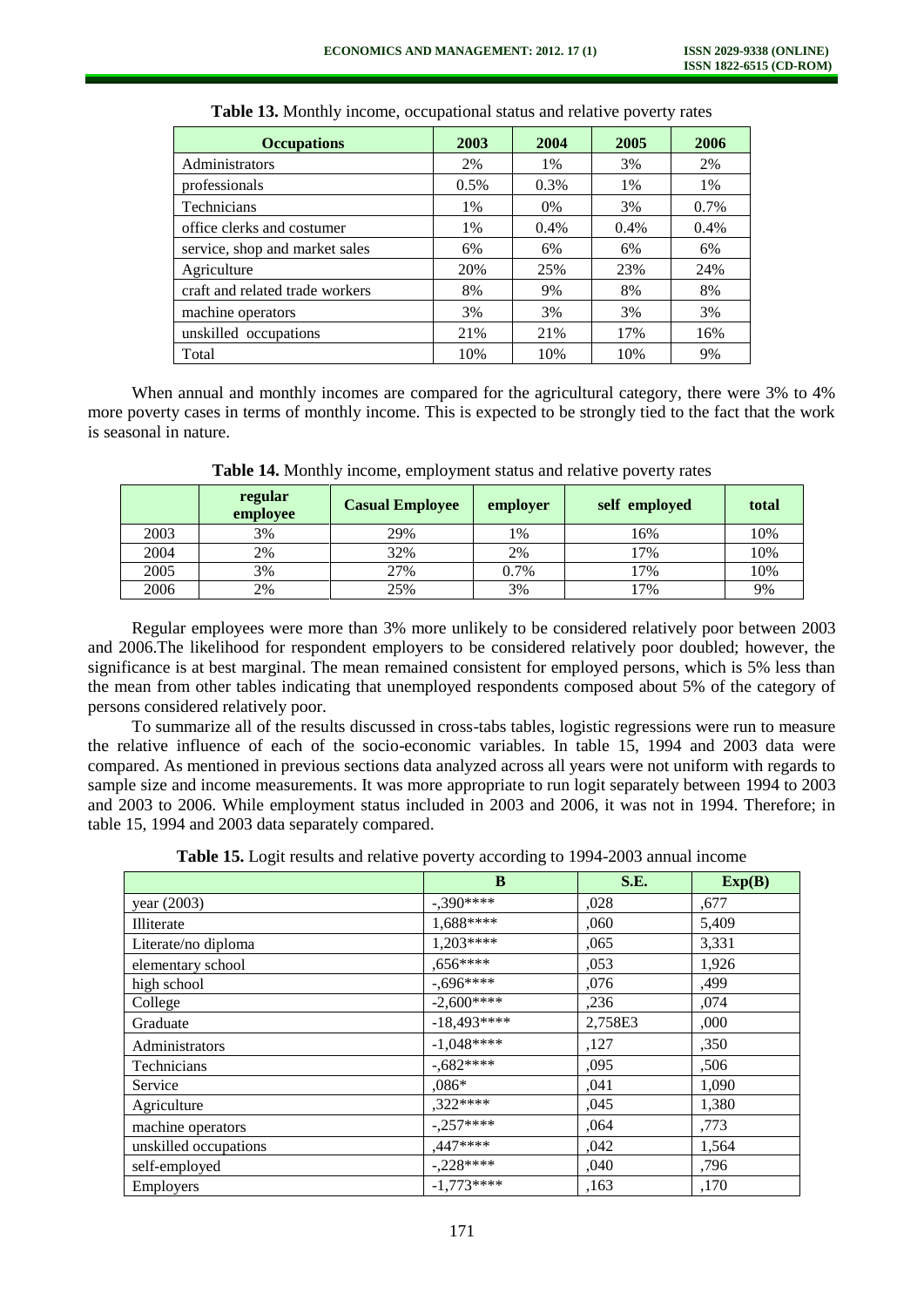| Female                                                                                                                                               | $.379***$    | ,040 | 1,461 |
|------------------------------------------------------------------------------------------------------------------------------------------------------|--------------|------|-------|
| Urban                                                                                                                                                | $-.221***$   | .027 | ,802  |
| Constant                                                                                                                                             | $-2.341$     | ,087 | ,096  |
| -2log likelihood                                                                                                                                     | 42318,803    |      |       |
| chi-square                                                                                                                                           | 5593,207**** |      |       |
| Nagelkerke R square                                                                                                                                  | 0,161        |      |       |
| overall percentage                                                                                                                                   | 87           |      |       |
| degree of freedom                                                                                                                                    |              |      |       |
| number of cases<br>the contract of the contract of the contract of the contract of the contract of the contract of the contract of<br>$\cdot$ $\sim$ | 52,320       |      |       |

Note: \*p, \*\*\*p, and \*\*\*\*p indicate significance at the level of \*p <0.05; \*\* p< 0.01, \*\*\*p< 0.001, \*\*\*p< 0.0001

In table 15, dependent variable was annual income. 1994, secondary school, professional occupation, male and rural were control variables. As the table 15 indicate that respondents in 2003 were statistically less likely to be in relative poverty category in which poverty significantly dropped within 9 years period. In 1994 and 2003, those who were below secondary school, female, agricultural workers together with unskilled occupants had significant positive impact on relative poverty incidence. In table 16, we further compared variation in relative poverty between 2003 and 2006 data. Annual income again was dependent variable. Secondary education, professional occupations, regular employee male and year of 2003 were control variables.

**Table 16.** Yearly Income logistic regression

| $\bf{B}$     | S.E.                   | Exp(B)         |
|--------------|------------------------|----------------|
| $-0,008$     | 0,04                   | 0,992          |
| 0.003        | 0.039                  | 1,003          |
| $-0.048$     | 0,039                  | 0,953          |
| $1,573***$   | 0,06                   | 4,823          |
| ,575****     | 0,056                  | 1,777          |
| $-.395***$   | 0,074                  | 0,673          |
| $-2,278***$  | 0,192                  | 0,102          |
| $-18,905$    | 2,47E+03               | $\overline{0}$ |
| $-1,613***$  | 0,112                  | 0,199          |
| $-1,581***$  | 0,177                  | 0,206          |
| $-2,086***$  | 0,234                  | 0,124          |
| $-.655***$   | 0,069                  | 0,519          |
| $-0.485***$  | 0,077                  | 0,616          |
| $-1,009***$  | 0,06                   | 0,365          |
| $-1,216***$  | 0,077                  | 0,296          |
| $-.300***$   | 0,056                  | 0,741          |
| -,994****    | 0,165                  | 0,37           |
| 1,749****    | 0,057                  | 5,749          |
| ,284****     | 0,068                  | 1,328          |
|              | 0,039                  | 1,857          |
|              | 0,031                  | 0,85           |
| $-2,034***$  | 0,061                  | 0,131          |
| 34900.790    |                        |                |
| 7801,858**** |                        |                |
| 0,249        |                        |                |
| 86           |                        |                |
| 21           |                        |                |
| 51,616       |                        |                |
|              | ,619****<br>$-.162***$ |                |

Note:  $\overline{\ast}$ p,  $\overline{\ast}$ \* $\overline{\ast}$ p,  $\overline{\ast}$ \* $\overline{\ast}$ p, and  $\overline{\ast}$ \* $\overline{\ast}$ p indicate significance at the level of  $\overline{\ast}$ p <0.05;  $\overline{\ast}$ \*

p< 0.01, \*\*\*p< 0.001, \*\*\*\*p< 0.0001

The results displayed that there was no statistically significant differences between 2003, 2004, 2005 and 2006. Relative poverty in these years again positively associated with below secondary school level,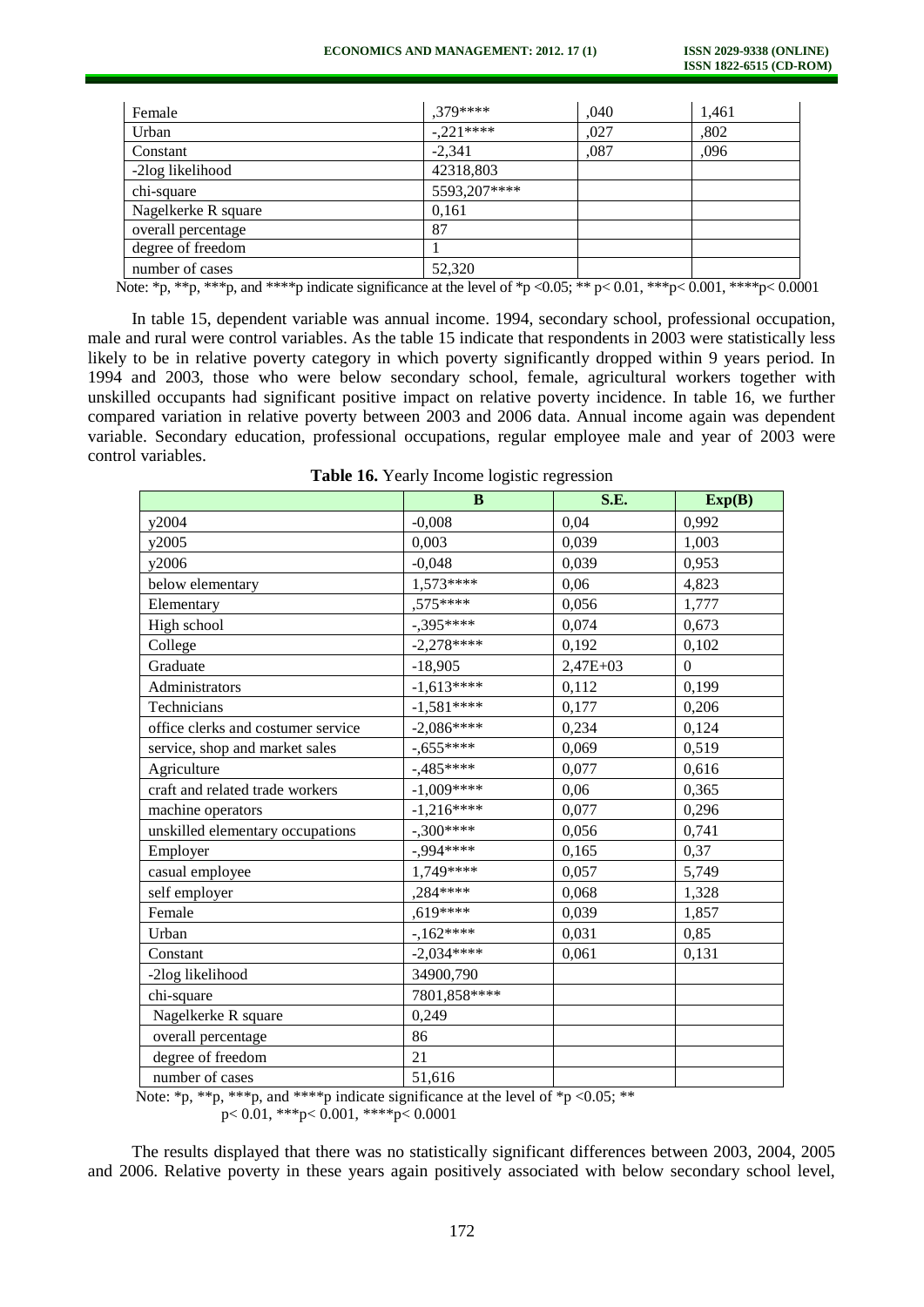casual or seasonal workers, self-employed people, female and rural location. After employment status were taken into account positive effect of service, agriculture and unskilled occupations wiped out and only casual or seasonal workers, and self employed stayed positively significant on the probability of relative poverty.

|                                       | B             | S.E.    | Exp(B) |
|---------------------------------------|---------------|---------|--------|
| y2004                                 | ,056          | ,040    | 1,058  |
| y2005                                 | $,126***$     | ,039    | 1,134  |
| y2006                                 | $-0.012$      | ,040    | ,988   |
| below elementary                      | $1,532***$    | ,063    | 4,630  |
| Elementary                            | ,550****      | ,059    | 1,733  |
| high school                           | $-0.376***$   | ,078    | ,687   |
| College                               | $-2,307***$   | ,190    | ,100   |
| Graduate                              | $-18,990$     | 2,457E3 | ,000   |
| Administrators                        | $-2,445***$   | ,126    | ,087   |
| Technicians                           | $-2,458$ **** | ,236    | ,086   |
| office clerks and costumer<br>service | $-2,489***$   | ,271    | ,083   |
| service, shop and market<br>sales     | $-1,234***$   | ,081    | ,291   |
| Agriculture                           | $-.907***$    | ,083    | ,404   |
| craft and related trade<br>workers    | $-1,673***$   | ,071    | ,188   |
| machine operators                     | $-2,048***$   | ,098    | ,129   |
| unskilled elementary<br>occupations   | $-947***$     | ,066    | ,388   |
| Employer                              | $-0.443***$   | ,169    | ,649   |
| casual employee                       | 1,721****     | ,067    | 5,591  |
| self employed                         | ,869****      | ,074    | 2,383  |
| Female                                | $,453***$     | ,039    | 1,574  |
| Urban                                 | $-150***$     | ,031    | ,861   |
| Constant                              | $-1,994***$   | ,064    | ,136   |
| -2log likelihood                      | 32959,028     |         |        |
| chi-square                            | 7603,814      |         |        |
| Nagelkerke R square                   | 0,252         |         |        |
| overall percentage                    | 87            |         |        |
| degree of freedom                     | 21            |         |        |
| number of cases                       | 51,616        |         |        |

**Table 17.** Logistic Regression and Monthly Income

Note:  $*_{p}$ ,  $**_{p}$ ,  $***_{p}$ , and  $***_{p}$  indicate significance at the level of  $*_{p}$  <0.05;  $**$ 

 $p < 0.01$ , \*\*\* $p < 0.001$ , \*\*\*\* $p < 0.0001$ 

In table 17, in terms of monthly income, below secondary school, casual workers, self-employee, female and rural had significant influence on relative poverty as well. In summary, in all three tables, below secondary school level of education, female and rural had strong positive impact on relative poverty at the probability of 0.0001 levels. Secondly, self employed people in 1994 and 2003 had significant negative impact on poverty, however, when adding employment status to logistic equation in table 16, positive significant impact of agriculture and unskilled occupation disappeared, and only wager and self-employment remained significant impact on poverty. In all logistic equations relative poverty strongly associated with below secondary school educational level, casual workers and self employment category. Therefore, it is possible to conclude that those who had below secondary school education, worked as seasonal or as wager and self employed were more likely to fall under relative poverty category. As it can be seen from tables, the rest of the demographic and socio-economic variables had strong significant negative impact on relative poverty. Relative poverty significantly dropped in through 2006 after 1994 controlled.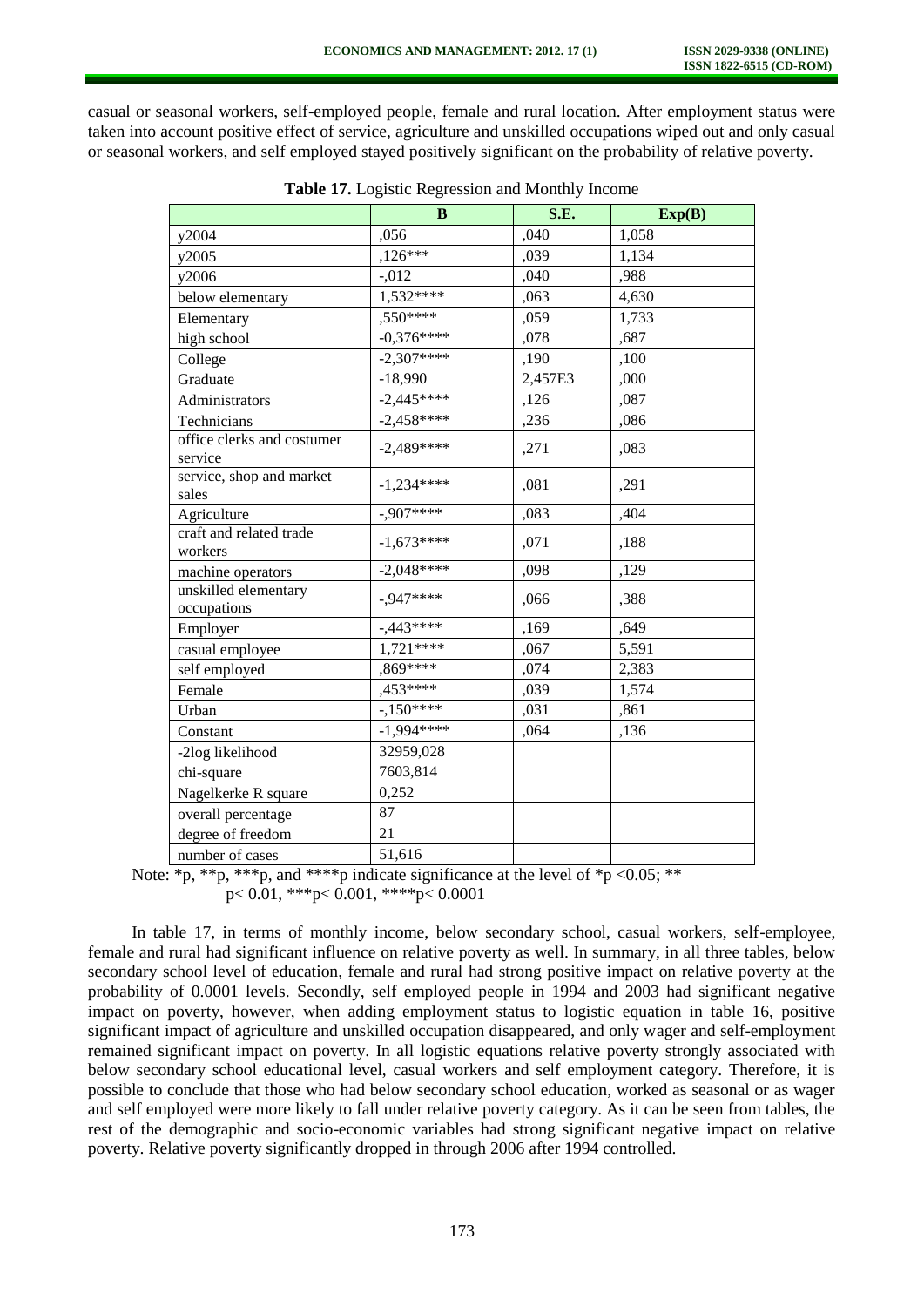# **Conclusion**

In this study, the level of poverty and poverty profiles based on annual and monthly income are analyzed in Turkey during the period spanning 1994-2006. Poverty was defined as level of income set below at 50 percent of the median annual and monthly income. Overall, cross-tabs indicated that there were 5% drop rate in relative poverty incidences between 1994 and 2006. Poverty rate were double for female and rural locations in comparison to male and urban places. Poverty was concentrated at the elementary school and below level of education. In the second set, we analyzed relative poverty rate with regards to monthly disposable income between 2003 and 2006. Results showed there were almost no differences among 2003, 2004 and 2005 but significantly decreased in 2006 when monthly income criteria was used as dependent variables. There was also not a big variation between annual and monthly income criteria between the years 2003, 2004, 2005 and 2006.

Finally, we tested the relative effect of each socio-economic and demographic variable on relative poverty. Logit analysis indicated that no matter which income category was used the variable of primary or elementary school and below household heads, wage earner or casual workers, and to some extent selfemployed respondents and rural had significant positive impact on relative poverty incidence in the country in 1994, 2003, 2004, 2005 and 2006. The rest of the variables had a significantly negative impact on the incidence of relative poverty.

In conclusion, the results indicate that a low educational level and employment status are both strongly tied to the level of incidence of relative poverty. An increase in the level of education strongly decreases the likelihood for relative poverty rates, for both annual and monthly income criteria, by almost halving the level for each stepwise increase. Illiterate respondents in this analysis represent 7% percent of the population but account for 90% of the households subsisting in relative poverty. This shows that the importance of education to rescue from poverty. The results showed that relative poverty was closely correlated with at the primary school and below level of education, casual or seasonal employment status and rural places in all years considered.

## **References**

- 1. Barusch, A.S.(2002). Foundations of social Policy. Illinois: F.E. Peacock Publishers Inc.
- 2. Bugra, A.(2008). Kapitalizm, yoksulluk ve turkiye'de sosyal politika. İstanbul: Iletişim Yayınları.
- 3. Bugra, A.,& Keyder, C. (2003), New Poverty and the Changing Welfare Regime of Turkey, Ankara: UNDP.
- 4. Bugra, A. Keyder, C. (2005). Poverty and social policy in Turkey. Framework Paper. Retrieved from <http://www.spf.boun.edu.tr/docs/WP-Bugra-Keyder.pdf>
- 5. Bugra, A.,& Sinmazdemir, N. T. (2005). Yoksullukla mucadelede insani ve etkin bir yontem: nakit gelir destegi. Bogazici Universitesi Sosyal Politika Formu, Arastirma Projesi. Istanbul: Bogaziçi Universitesi Yayını.
- 6. Dagdemir, O. (1999). Turkiye ekonomisinde yoksulluk sorunu ve analizi, 1987-1994. H.U. İİBF Dergisi, Sayı 1.
- 7. Devlet İstatistik Enstitusu (DIE). (1994). hanehalki tuketim harcamalari yontem ve kavramlari. Ankara: T.C. Basbakanlık Devlet Istatistik Enstitusu.
- 8. Devlet İstatistik Enstitusu (DİE). (2004). DIE haber bulteni, 2002 Yoksulluk Çalışması Sonuçları, Ankara: DİE.
- 9. Dikmen, A. (2002). Kentlesme, Goc ve Yoksulluk. Istanbul: Seckin Yayıncılık.
- 10. Dumanli, R. (1996). Yoksulluk ve turkiye'deki boyutları DPT Uzmanlık Tezi, Yayin No: DPT: 2449, Ankara: DPT.
- 11. Erdogan, G. (1998). Turkiye'de yoksulluk: boyutu ve profili, Ankara:DIE.
- 12. Erdogan, N. (2003). Yoksulluk halleri. İstanbul: De:ki Yayinlari.
- 13. Es, M.,& Guloglu, T. (2004). Bilgi toplumuna gecişte kentlileşme ve kentsel yoksulluk:istanbul ornegi. Bilgi Sosyal Bilimler Dergisi. 1, 79-93.
- 14. European Commission, Eurostat. 2012. Retrieved from http://epp.eurostat.ec.europa.
- 15. Guloglu, T., & Aydin, K. (2011). The socio-economic analysis of relativepoverty in Turkey. Changes In Social And Business Environment. Proceedings of the 4th Internatıonal Conference (pp.70-74). Panevežys: Kaunas University of Technology.
- 16. Guloglu, T.,& Yumusak, I. G. (2008). The global retirement crisis in knowledge society. The Journal of Knowledge Economy & Knowledge Management, 3, 111-125.
- 17. Guloglu, T.,&Guder, G. (2007). Poverty and income inequality in Turkey: toward acession to european union. K. Dagci,& G.T. Dagci (Eds.), Rethinking Turkey EU Relations (pp.175-197). Munster: MV-Wissenschaft.